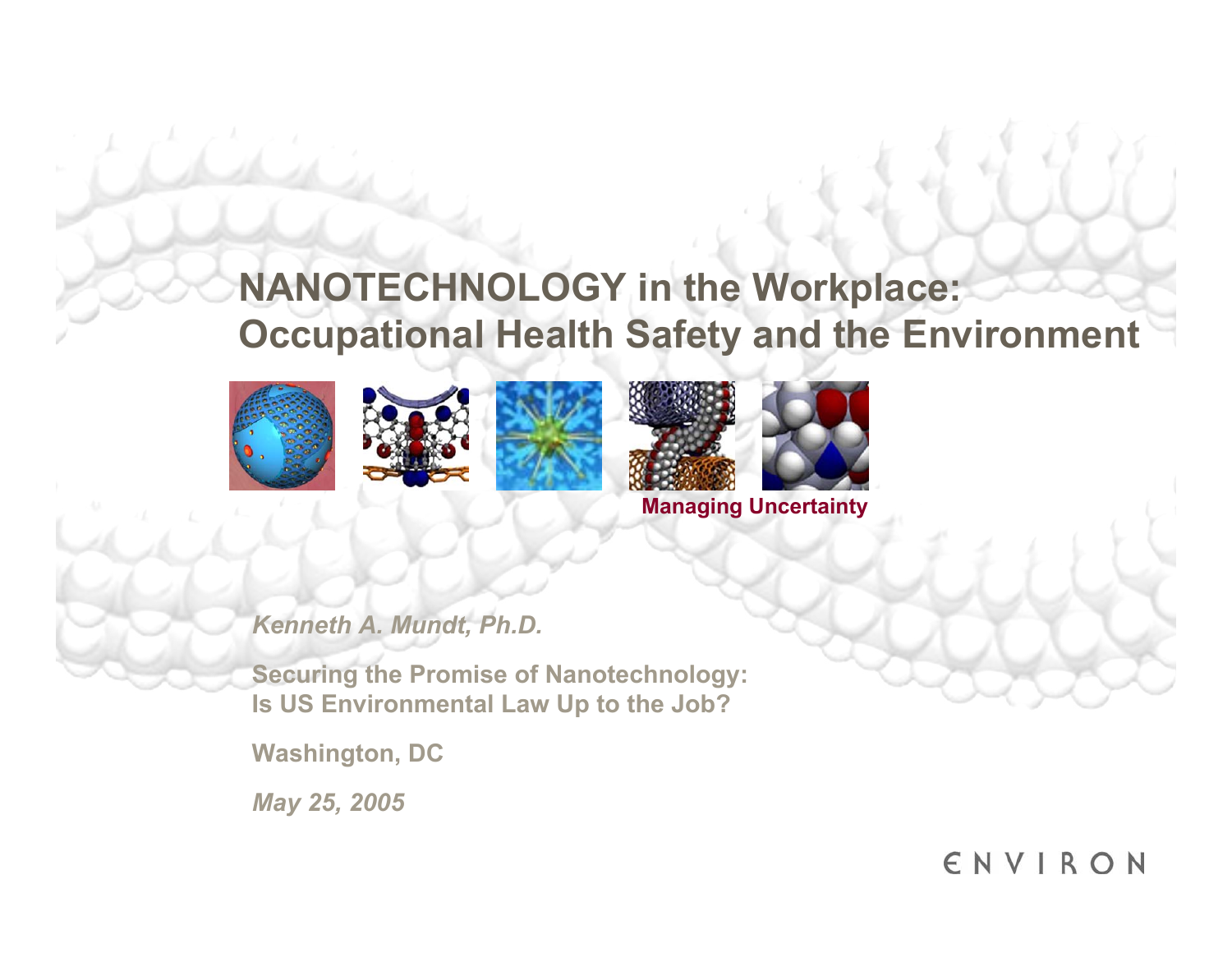

- Explosive growth projected in commercialization of nanotechnology products
- **Hundreds of thousands of new and redefined** jobs
- **Substantial potential for exposures** 
	- Unseen materials
	- -"Clean" workplaces
- Currently early stages of development now is the time to define needs and proceed
- **How should we proceed?**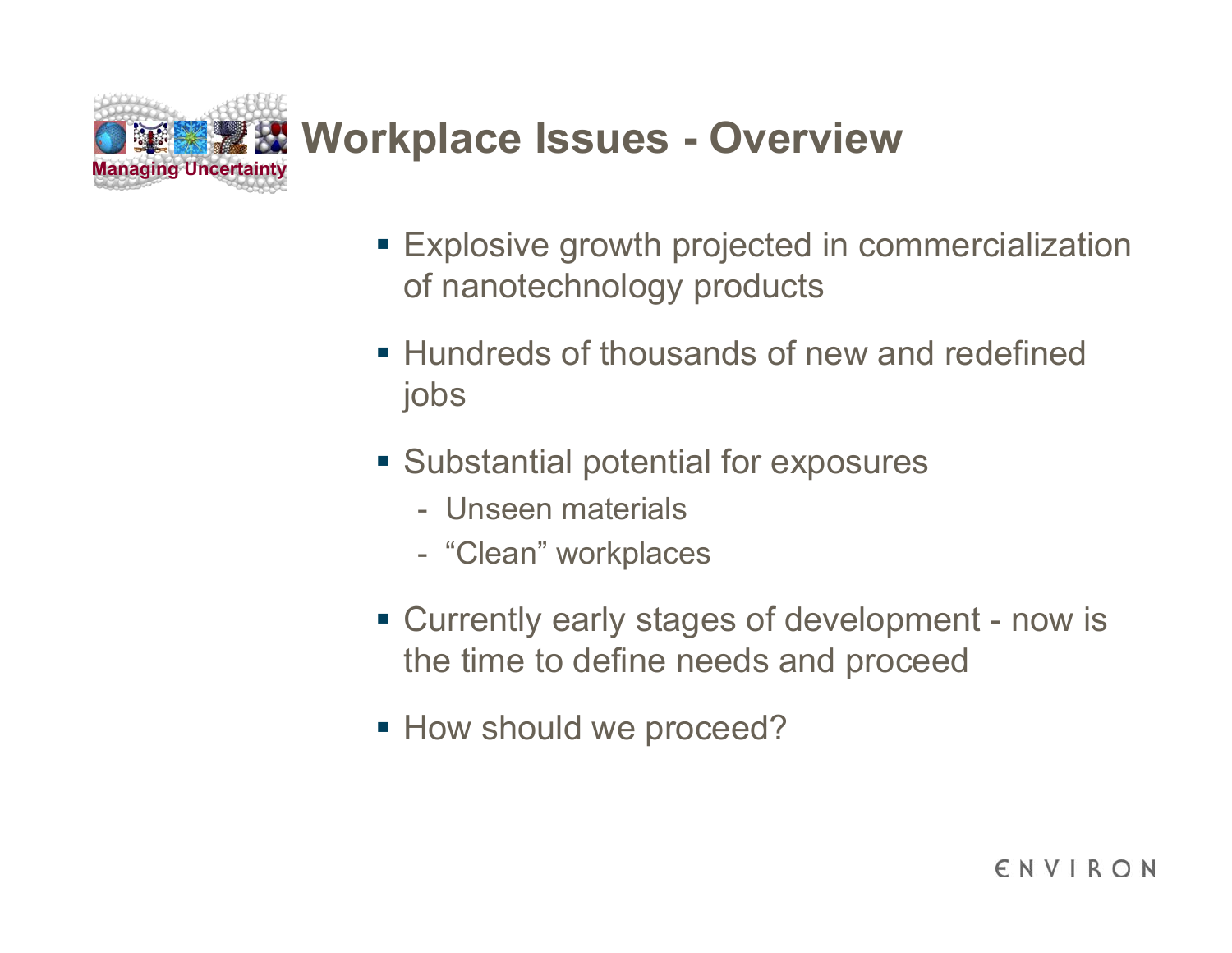

- What do we know about these products?
- What rules and regulations exist?



- We know very little about health effects (though many are laying the foundation)
- **There are no laws in the US currently** regulating nanotechnology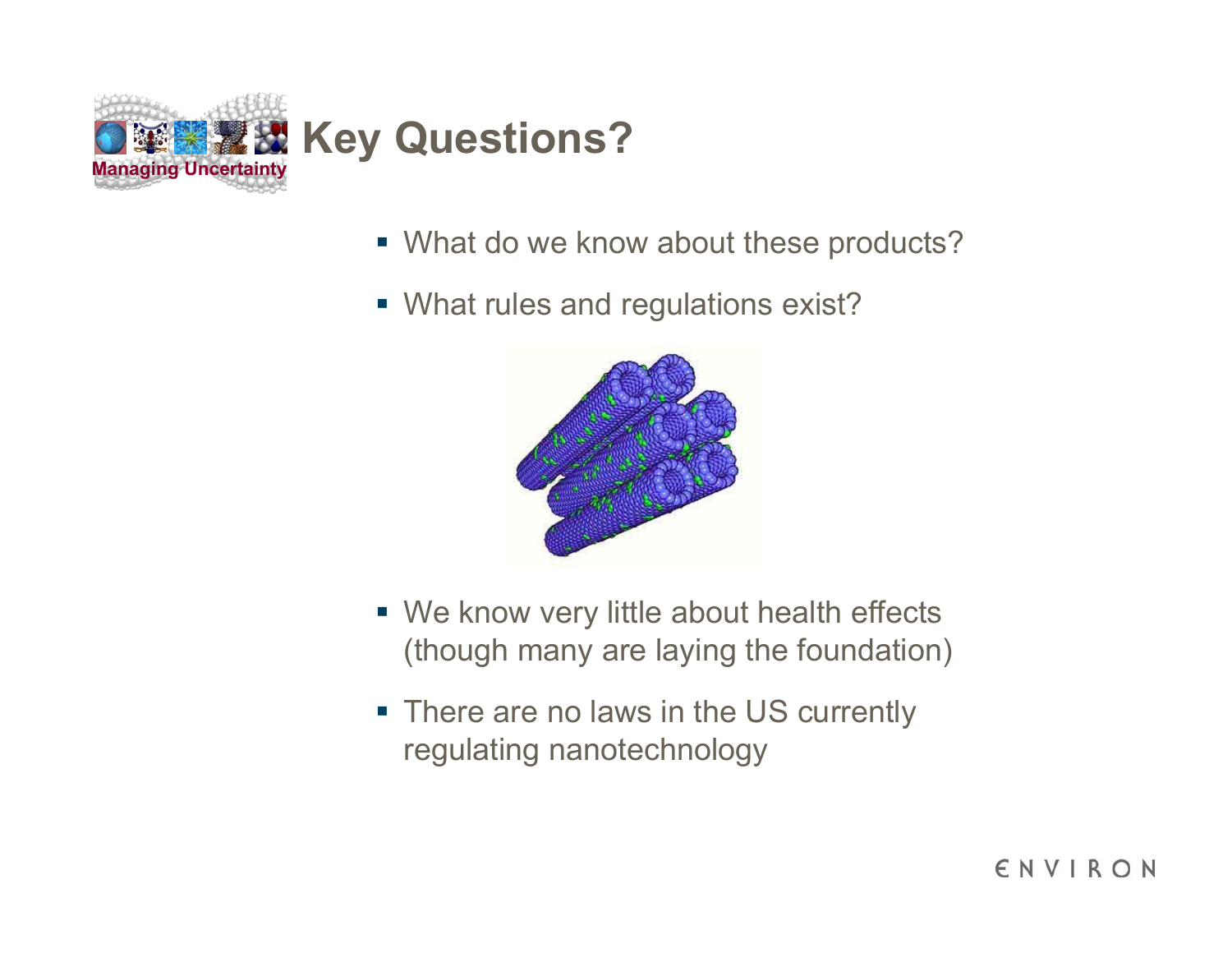

- Moral and ethical obligations to employees, society
- Good business practices
- **Fear of future litigation (lessons learned from** past transgressions)

- Additional pressures
	- Investors
	- -Insurance Industry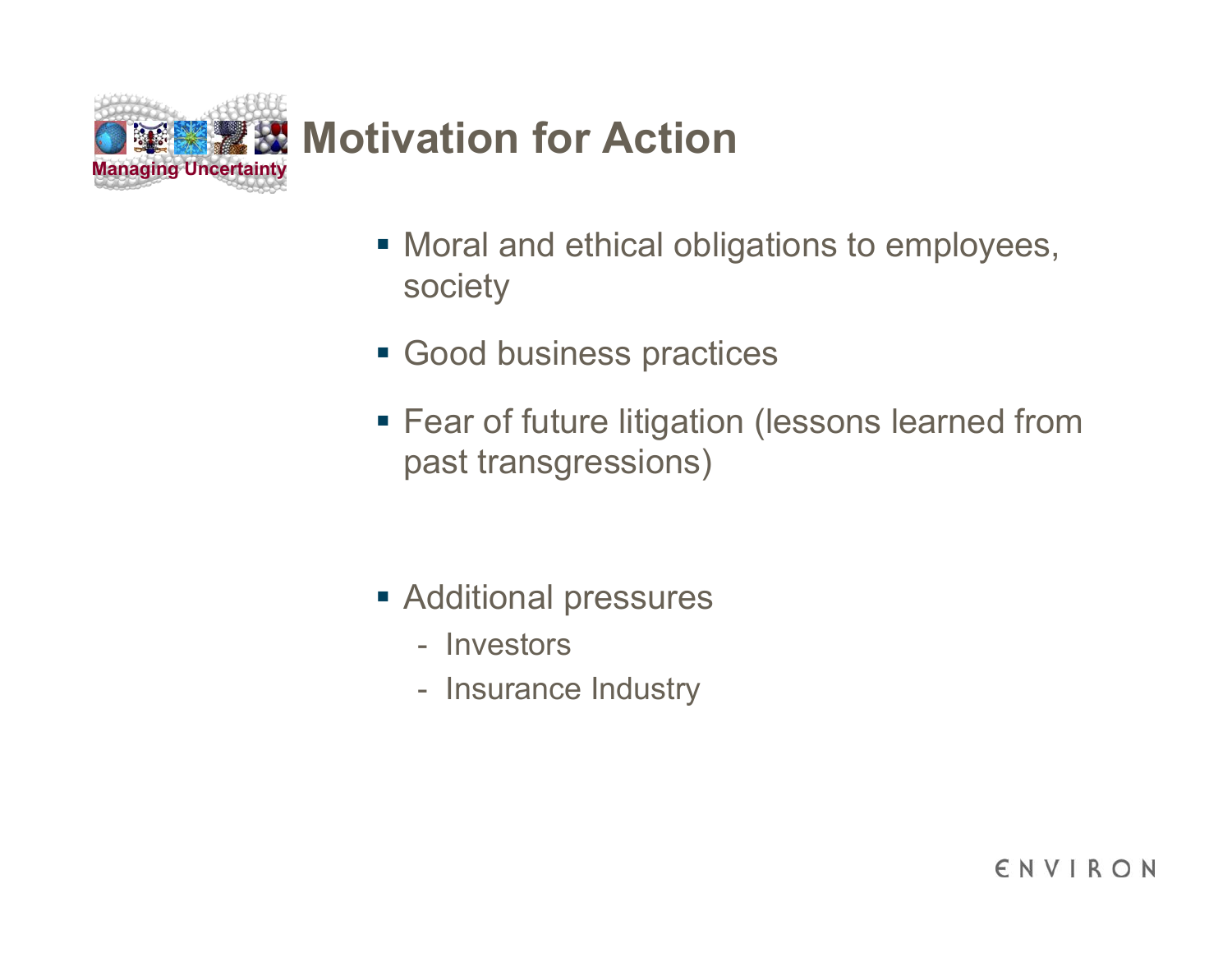

#### **Practical occupational health strategies**

#### **Appropriate regulations**

Protective of health Supportive of safe production

#### **Scientific foundations**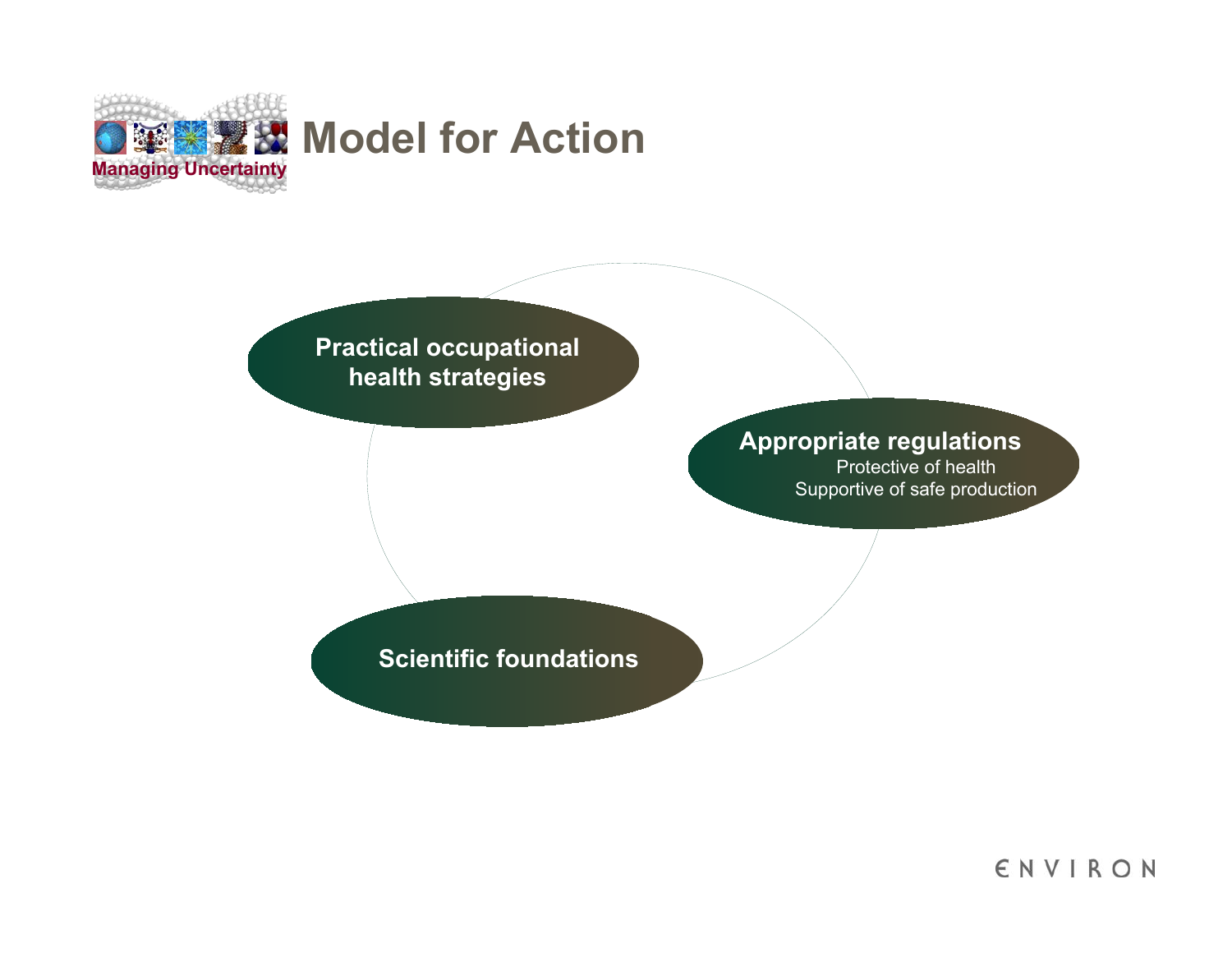

- Current workforce mixed, technology-based
	- R&D operations
	- Large numbers of small facilities and labs
	- -Universities and small enterprises
- **Increasing shift toward piloting and ramping-up** operations
- Full-scale production is projected to take years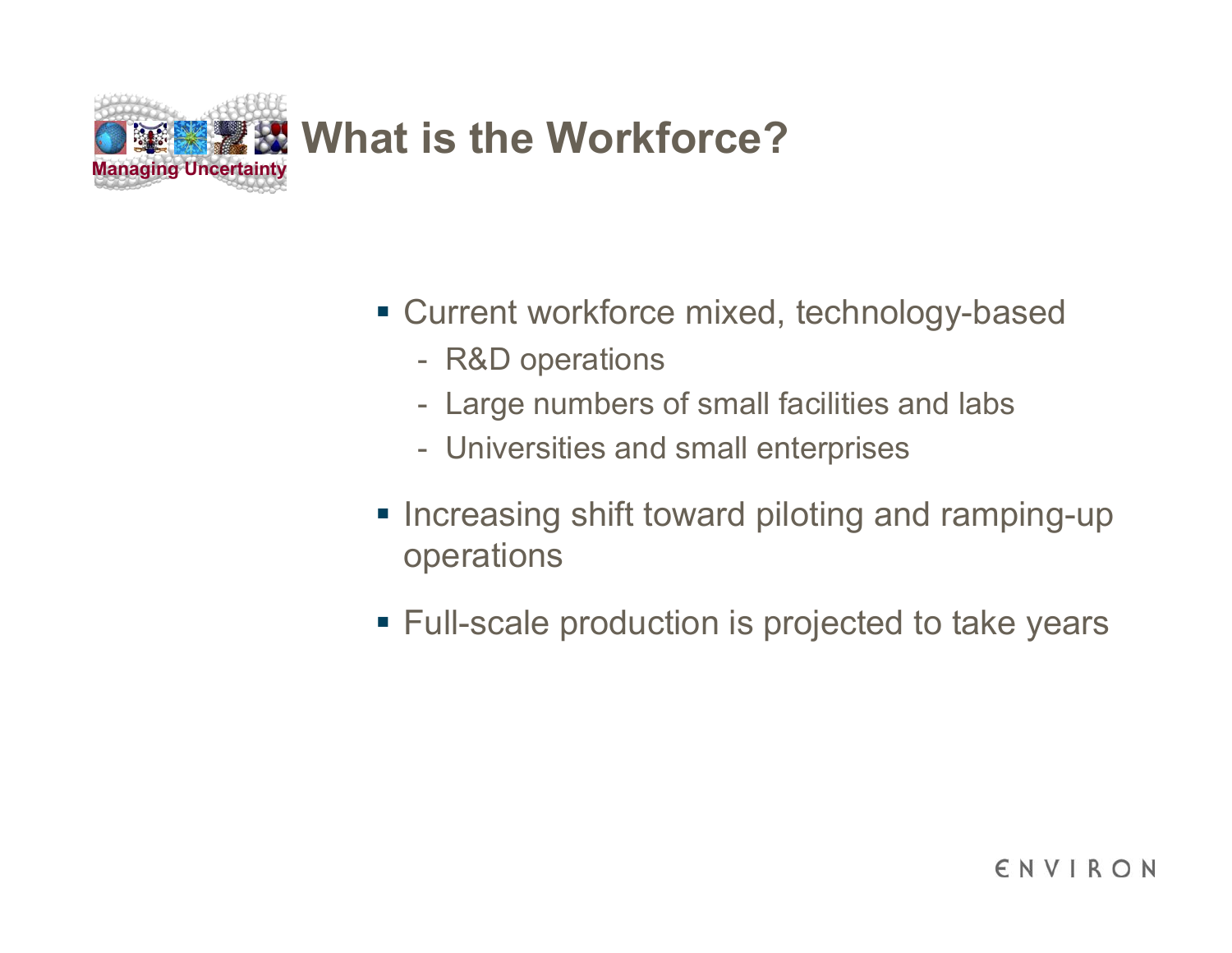

### **XX** Nanotechnology is Everywhere - NOW

- Foods, additives, packaging
- Construction materials, coatings
- **Defense, aerospace**
- **Energy production, storage distribution**
- **Environmental remediation**
- Fibers, textiles
- **Electronics, communications**
- Consumer products, cosmetics, pharmaceuticals
- Health care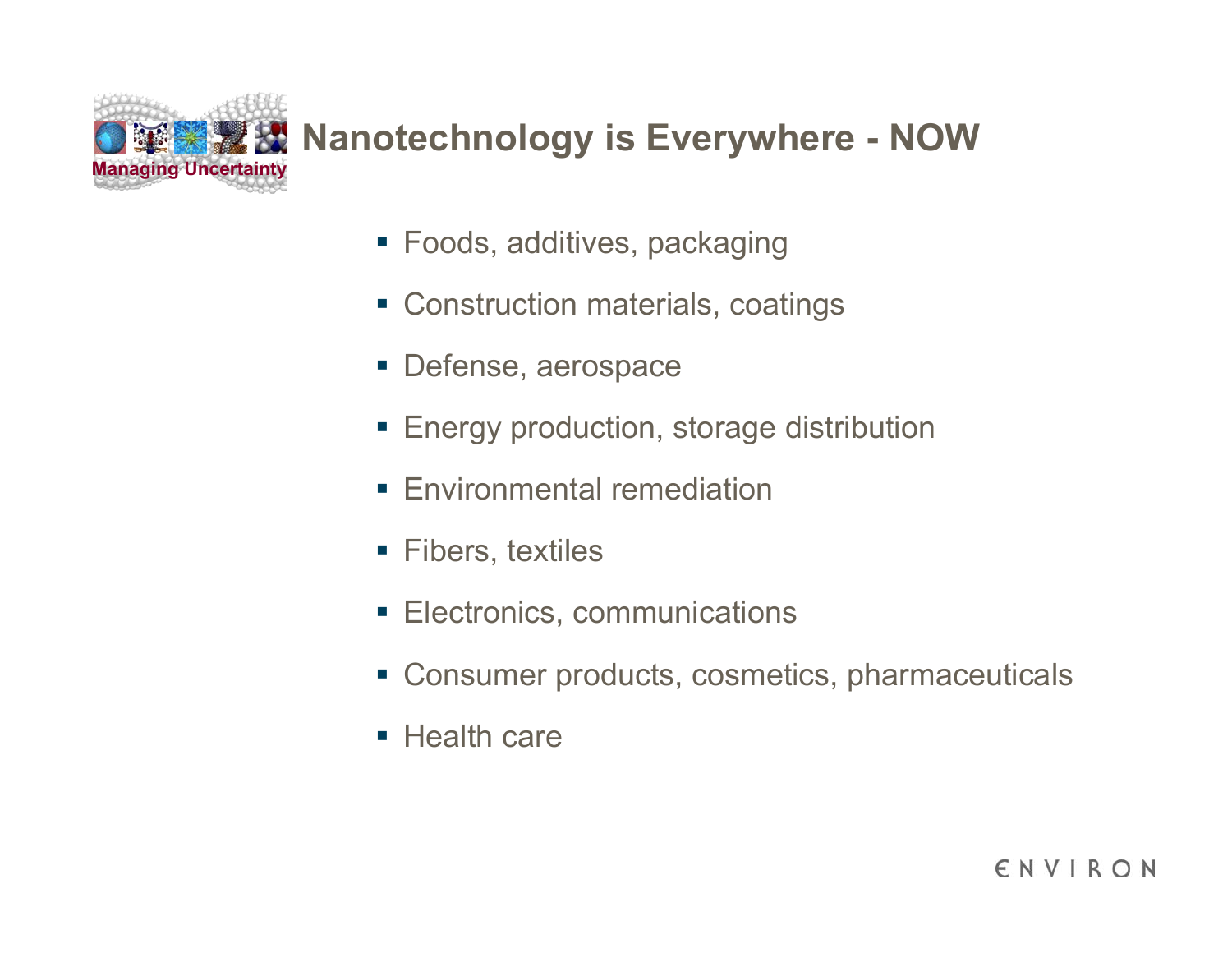# **Managing Uncertainty**<br>Managing Uncertainty

- **Employees in all areas will** have potential for exposure
- Workforce is at front line
- **Current employees (and** those soon to be employed) probably will have the greatest exposures
	- Possible lack of appropriate controls
	- Ability to measure limited

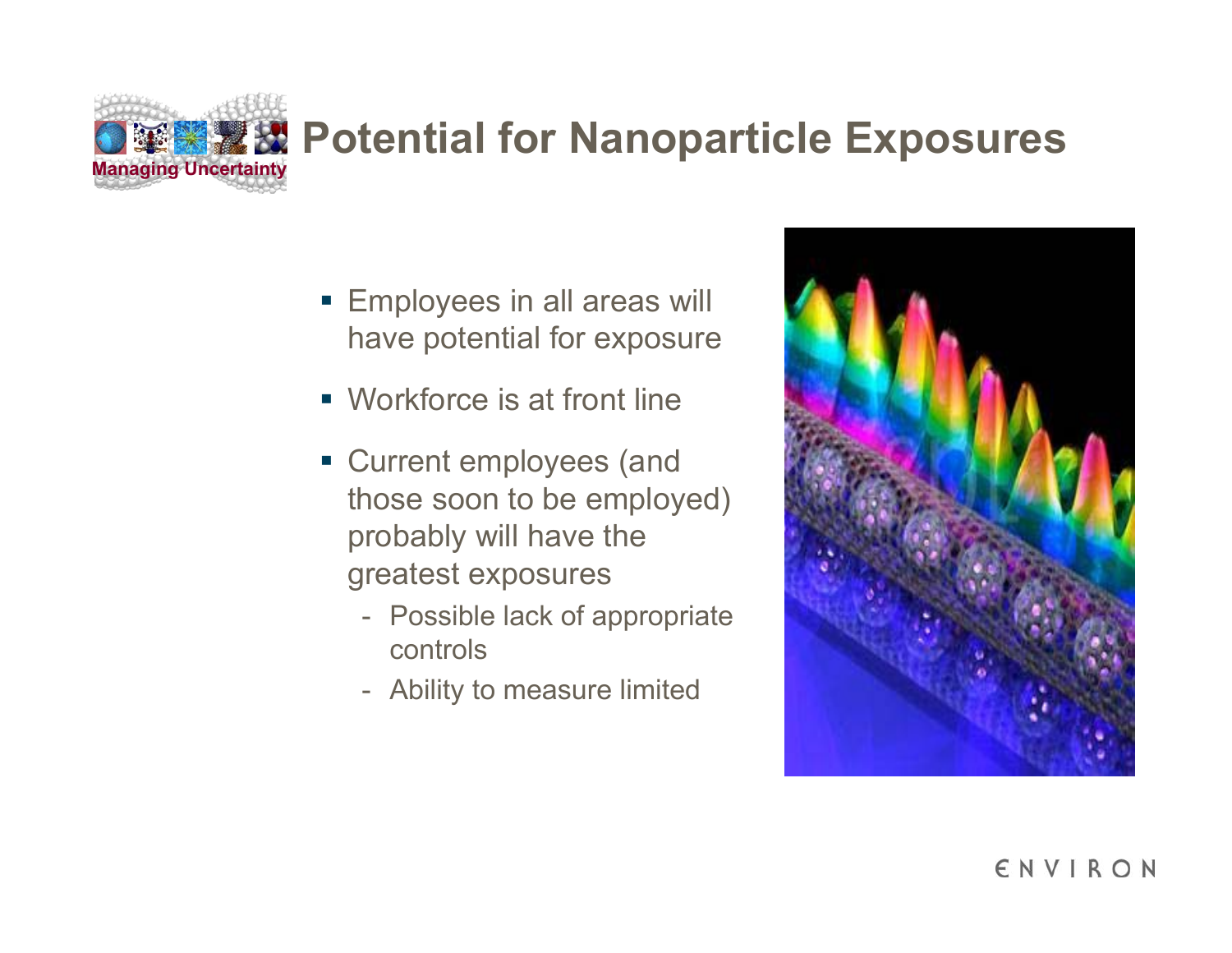

- **Serious potential for harm if proper actions not** taken
- Mass production just beginning
	- Automation prevalent
	- $\mathcal{L}_{\mathcal{A}}$ Relatively huge volumes
- **Increased concern about upsets, exposure** beyond immediate application/manufacturing site
- **Example 2 Figure 1** Larger potential volume of wastes to handle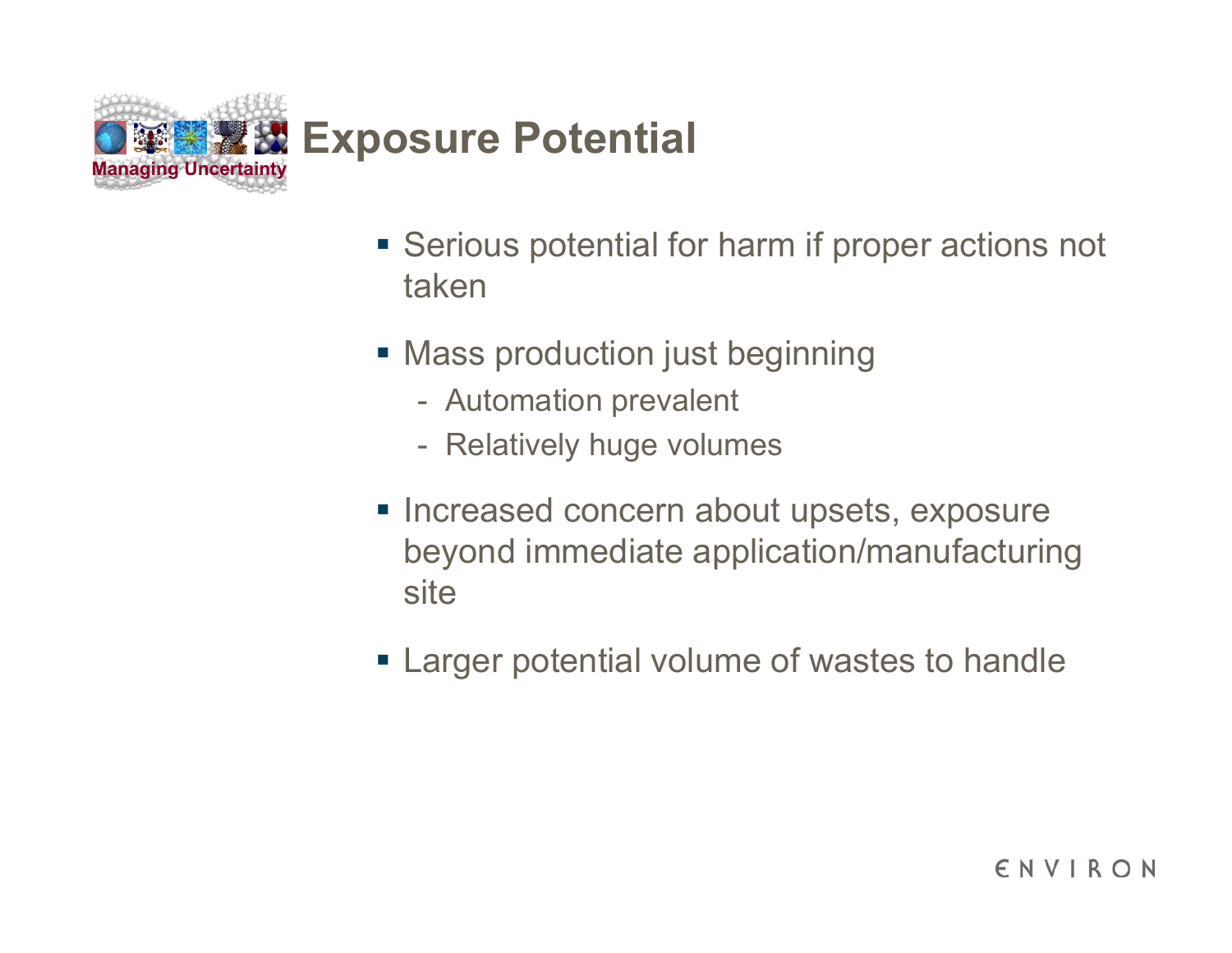

- **Employees needed in diverse work areas** 
	- Manufacturing
	- Transport
	- -Application
	- Take-home exposures
	- Emissions
	- Waste streams
	- Product streams
- **Specific exposure and health issues will differ**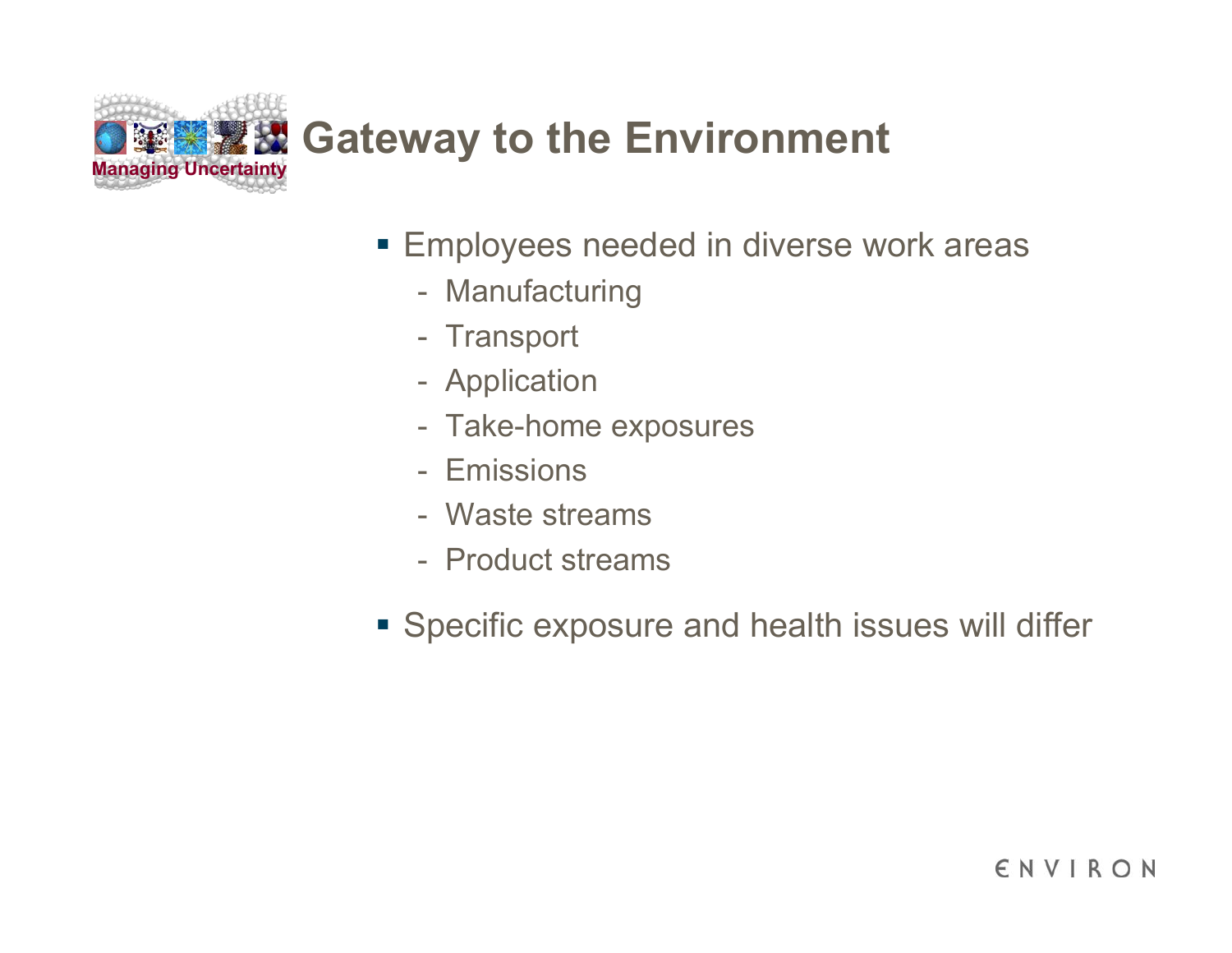

- What do we know (too little)
- Why?

- **Scientific bases of toxicology, epidemiology** (exposure assessment and risk evaluation) lagging behind
	- Inherently slower
	- -Long-term effects subject to long latency periods
- Meanwhile, pragmatic approaches needed
	- Production could outpace protections
	- Not all materials will be problematic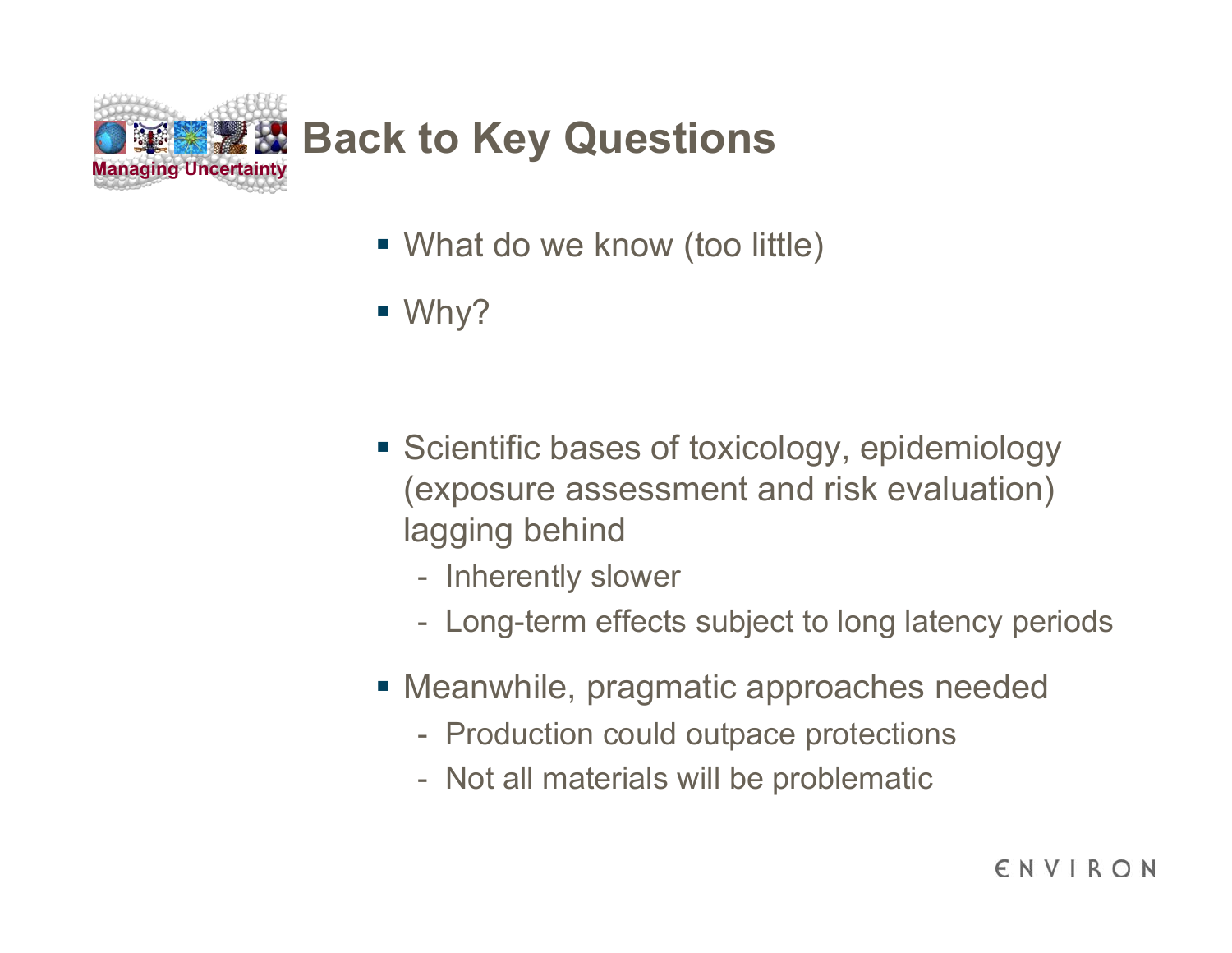

## **Managing Uncertainty Uncertainty Practical Approaches to Managing**

- **Prioritization of issues**
- **Identifying pragmatic approaches** 
	- Classifying substances
	- Performance-based controls
		- -Adaptations of existing successful approaches
		- Potent compounds model (pharma, biotech, microbiological)
	- Not all substances of equal concern
		- -Unclear which are priority materials
		- Understanding is evolving
- Ability to be proactive vs. reactive
- Exposure reduction, control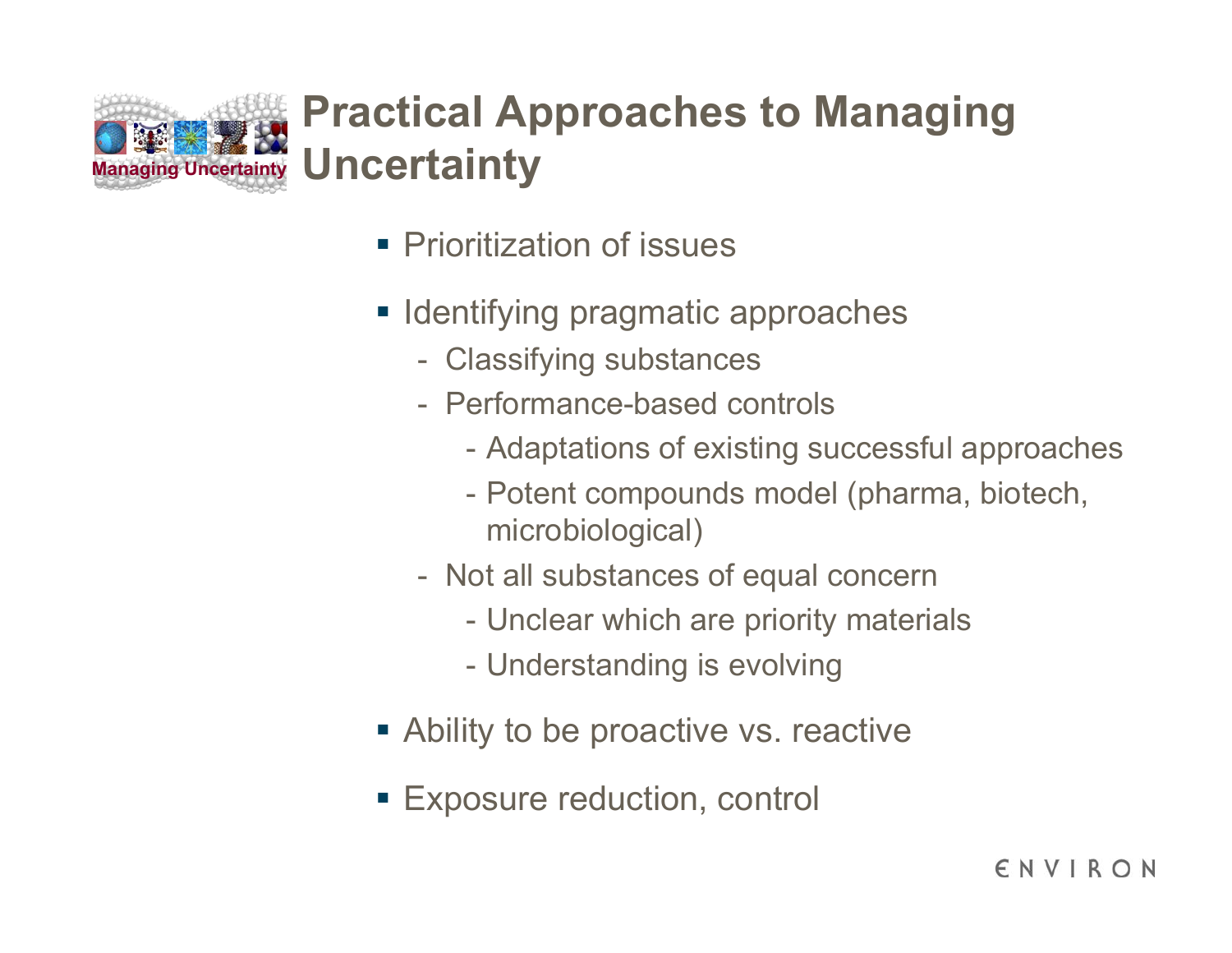

- **Engineering control of exposure**
- **PPE and employee training**
- **Exposure monitoring**
- Health surveillance



Willing to adjust or pull the plug if necessary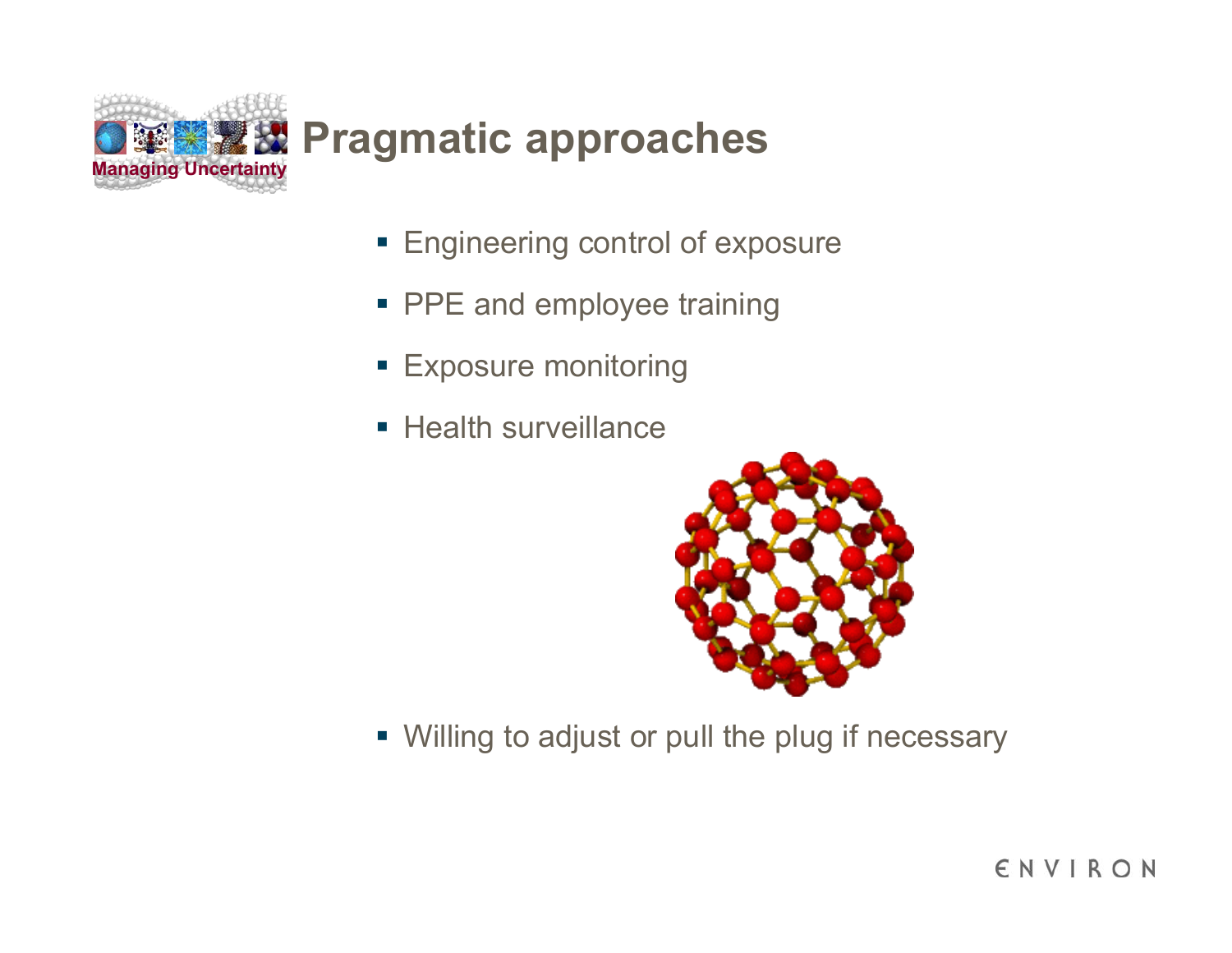



- **Scientific foundation** must be built in parallel to interim workplace measures
- **Societal obligation to** generate and publish scientific findings
- Necessary to support policy formulation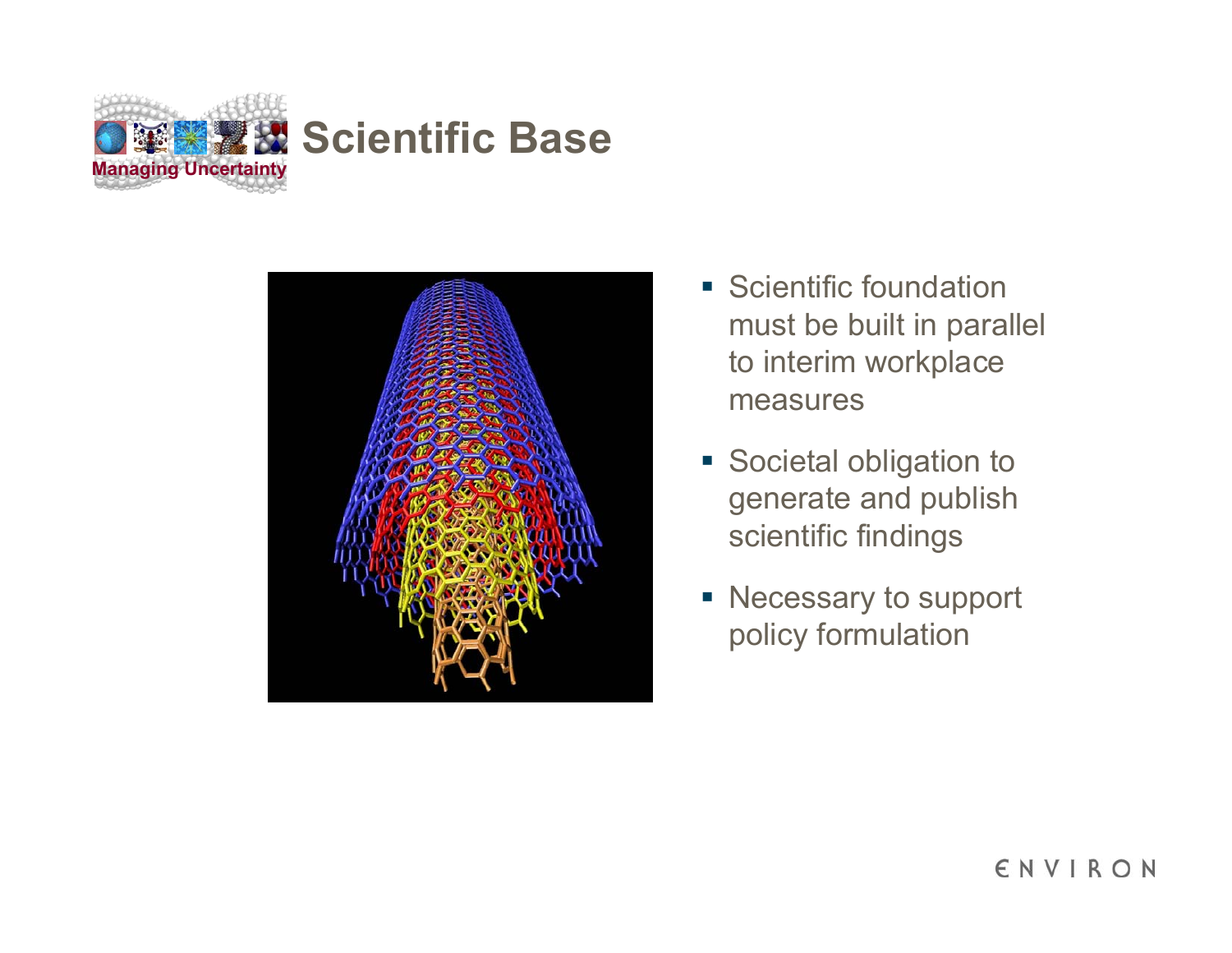

- **Example 20 Example 10 Fearth Proor Limited available science should not deter** development of effective safeguards
	- Build on existing models
	- $\mathcal{L}_{\mathcal{A}}$ Err conservatively
- Multidisciplinary approaches preferred
- Objective communication of both risks and safety critical in an environment susceptible to sensationalism
	- Substantiated through science and practice
	- $\mathcal{L}_{\mathcal{A}}$ Not limited to scientific community